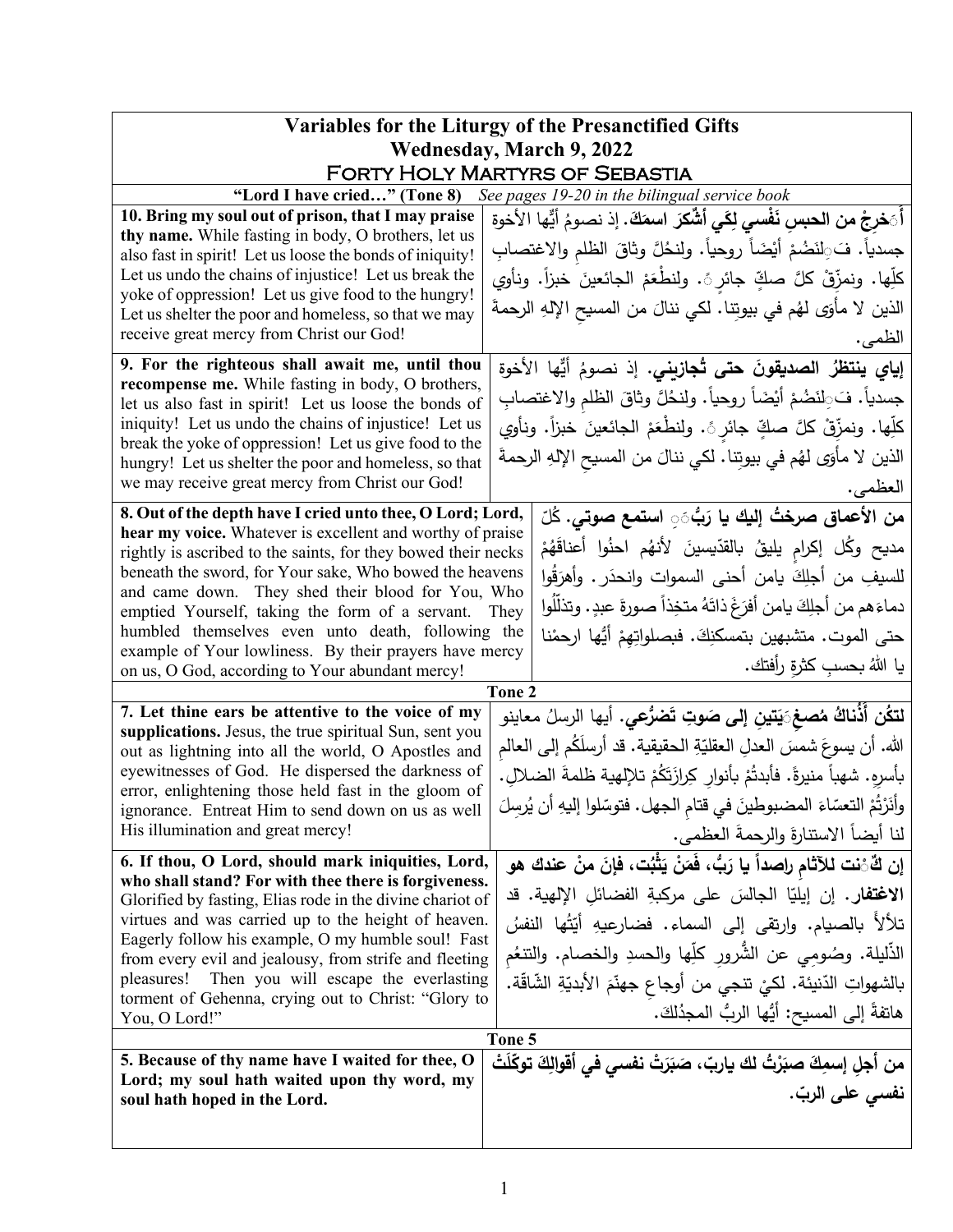| O Apostles of God, fervent intercessors for the<br>world, defenders of the Orthodox, you have power<br>to approach Christ our God with boldness. Intercede<br>for us, we pray you, that we may keep the holy fast<br>in peace and receive the grace of the consubstantial<br>Trinity! O great and glorious preachers, worthy of<br>all honor, pray for our souls!                                                                                                                                                                                                                                                                                                                                                                                    | أَيُّها الرسلُ الإلهيّون. المتشفعونَ عن العالم بحرارةٍ. والمناضلونَ<br>عن استقامةِ الرأي نسألُكُم أيُّها الأطهارُ بما لكم من الدالةِ لدى<br>المسيح إلهِنا. أن تبتهِلُوا من أجلِنَا لكي نجتازَ زمانَ الصيام<br>المباركِ بسهولةٍ. ونقتبلَ نعمةَ الثالوثِ المتساوي الجوهرِ.<br>وتضرَّعوا من أجْلِ نفوسنا أيُّها الكارزونَ بالإيمان القويم.                                                                                                                                                                                                                                                                                                                                                                                   |
|------------------------------------------------------------------------------------------------------------------------------------------------------------------------------------------------------------------------------------------------------------------------------------------------------------------------------------------------------------------------------------------------------------------------------------------------------------------------------------------------------------------------------------------------------------------------------------------------------------------------------------------------------------------------------------------------------------------------------------------------------|---------------------------------------------------------------------------------------------------------------------------------------------------------------------------------------------------------------------------------------------------------------------------------------------------------------------------------------------------------------------------------------------------------------------------------------------------------------------------------------------------------------------------------------------------------------------------------------------------------------------------------------------------------------------------------------------------------------------------|
| For the Forty Holy Martyrs (Tone Two)                                                                                                                                                                                                                                                                                                                                                                                                                                                                                                                                                                                                                                                                                                                | لِلْشهداءِ الأَرْبَعين ( باللحن الثاني)                                                                                                                                                                                                                                                                                                                                                                                                                                                                                                                                                                                                                                                                                   |
| 4. From the morning watch until night, from the<br>morning watch let Israel trust in the Lord. Nobly<br>enduring things present, and rejoicing in things<br>hoped for, the holy martyrs said one to another:<br>Shall we not indeed strip off this garment? Yea<br>rather, let us cast off the old man. Bitter is winter,<br>but sweet is Paradise; painful is this freezing, but<br>pleasant shall be that enjoyment. Let us not waver,<br>O fellow soldiers. Let us endure for a little while,<br>that we may put on the crowns of victory given by<br>Christ God, the Savior of our souls.                                                                                                                                                        | من انفجارِ الصُبْحِ إلى الليلِ، من انفجارِ الصبحِ فَلْيَتَكلْ إسرائيلُ<br><b>على الرَّب.</b> لَقَدْ  احْتَملَ   الشُّهداءُ   القِدِيسُونَ   الآلامَ   الحَاضِرةَ<br>بِشَجَاعَةٍ لِفَرَحِهِمْ بِالْخَيراتِ المَرِجُوَّةِ، يَقولُ بَعْضُهُمْ لِبَعض: أَلْعَلَّنا<br>نَنْزَعُ عنَّا أَثْواباً لا بَلْ إنَّما نَخْلَعُ الإِنسَانَ العَتِيقَ. الشِتَاءُ قُاسٍ ولكنَّ<br>الفِرِدَوسَ خُلوٌ لَطِيفٌ. دَنَقُ الْجَلِيدِ أَلِيمٌ ولَكِنَّ النَعِيمَ لَذِيذٌ. فَلا<br>نَجْزَعنَّ ولا نَنْثَنِيَنَّ عَزِماً يا رُفَقاءَ في الجُنْدِيَّةِ، بَلْ لِنَصْبِرِنَّ علَى<br>الضَيم قَليلاً فَنُتَوَّجَ بِإِكْليلِ الظَّفَرِ  مِنْ لَدُنِ المَسيحِ الإِلَهِ مُخَلِّصِ                                                                        |
|                                                                                                                                                                                                                                                                                                                                                                                                                                                                                                                                                                                                                                                                                                                                                      | نُفَوسنَا.                                                                                                                                                                                                                                                                                                                                                                                                                                                                                                                                                                                                                                                                                                                |
| 3. For with the Lord there is mercy and with Him is<br>abundant redemption, and He will deliver Israel from<br>all his iniquities. (repeat above)<br>2. Praise the Lord, all nations: praise Him, all<br>people. Casting off all their garments and stepping<br>fearlessly onto the lake, the holy martyrs said one to<br>another: For the sake of Paradise, which we lost, let us<br>not cleave to a corruptible garment today. Because of<br>the serpent, we once put on a garment that worketh<br>corruption; let us now put it off for the sake of the<br>resurrection of all. Let us all despise the destroying<br>cold and let us hate the flesh, that we may put on the<br>crowns of victory given by Christ God, the Savior of<br>our souls. | لأنّ من الربّ الرحمةَ ومنهُ النجاةُ الكثيرةُ وهو يُنجّى<br>إسرائيلَ من كلِّ آثامِهِ. (تعاد)<br>سبِّحوا الربّ يا جميعَ الأمم وإمدحوهُ يا سائرَ الشعوب.  لَقَدْ<br>اطْرَحَ الشُّهداءُ القِديسُونَ أَكْسِيتَهُمْ كُلَّها وانْحَدَروا إلى البُحَيرةِ بِلا<br>خَوْفٍ ولا هَلَع، يَقولُ بَعْضُهُمْ لِبَعْضٍ: لا نَتَمسَّكَنَّ النَومَ باللِّبَاسِ<br>البَالِي، وذَلِكَ حُبًّا بالفِرِدَوسِ الذي فَقَدْنَاهُ قَديماً. إنَّنا تَسَرِبِلْنا البِلَي<br>قَدِيماً بِسَببِ الحيَّةِ المُهلِكةِ، فَلْنَخْلَعَنَّهُ الآنَ حُبَّاً بِبَعثِ الْجَميع<br>وقِيامَتِهم. لِنَزْدَرِيَنَّ بِالزَمْهَرِيرِ الذي يَنْحِلُّ جَلِيدُهُ ولْنَمْقُتَنَّ الجَسَدَ،<br>فَنُتَوَّجَ بإِكْليلِ الظّفَرِ من لذُنِ المَسيحِ الإِلَهِ مُخَلِّصِ نُفُوسِنَا. |
| 1. For His mercy is great toward us and the<br>truth of the Lord endureth forever. Looking<br>upon the torments as delights, and running to the<br>frozen lake as unto a warm embrace, the holy<br>martyrs said: Let us not fear the wintry season, that<br>we may escape the dread Gehenna of fire. Let our<br>foot burn, that it may dance eternally. Let our hand<br>contract, that it may be raised unto the Lord; and<br>let us not spare our mortal nature. Let us choose<br>death, that we may put on the crowns of victory<br>given by Christ God, the Savior of our souls.                                                                                                                                                                  | لأنّ رحمَتَهُ قد قويتْ علينا وحقُّ الربّ يدومُ إلى الدهر.<br>أفَدُ<br>احْتَسَبَ الشُّهداءُ القِديسُونَ العَذاباتِ نَعِيماً، فَهَرَعُوا إِلَى زَمْهَرِيرِ<br>البُحَيرةِ القَارِسِ كَأَنَّهُم يَسْتَدْفِئُونَ بِهِ قَائِلِينَ بَعْضُهُم لِبَعض: لا<br>نَجْزَعَنَّ مِنْ سَاعَةِ الشِتَاءِ المُصْقِعِ، وذَلِكَ للفَرارِ مِنْ نَارِ جَهَنَّمَ<br>الهَائِلةِ، فَلْتَحْتَرِقَنَّ الأَرِجُلُ لِكَى تَرْقُصَ طَرِيَاً إِلَى الأَبَدِ، ولتَسْقُطَنَّ<br>الأَيْدِي مَبْتُورةً لِكَى تَرتَفِعَ إِلَى الرَّبِّ. فَلا نُشْفِقَنَّ على الطَّبيعَةِ<br>المَائِتَةِ، بَلْ لِنَجِدَّنَّ سَعْياً إِلَى المَوتِ، فَنُتَوَّجَ بِإِكْليلِ الظَفَرِ مِنْ لِدُنِ<br>المَسيح الإِلَهِ مُخَلِّص نُفُوسنَا.                                          |
| Doxasticon for the Forty Holy Martyrs in Tone Six                                                                                                                                                                                                                                                                                                                                                                                                                                                                                                                                                                                                                                                                                                    | الذكصا لِلْقِدّيسينَ الشُهَداءِ ، باللحن السادس                                                                                                                                                                                                                                                                                                                                                                                                                                                                                                                                                                                                                                                                           |
| Glory to the Father and to the Son and to<br>the Holy Spirit.                                                                                                                                                                                                                                                                                                                                                                                                                                                                                                                                                                                                                                                                                        | المَجْدُ للآبِ، والابنِ، والزَّوحِ القُدُسِ.                                                                                                                                                                                                                                                                                                                                                                                                                                                                                                                                                                                                                                                                              |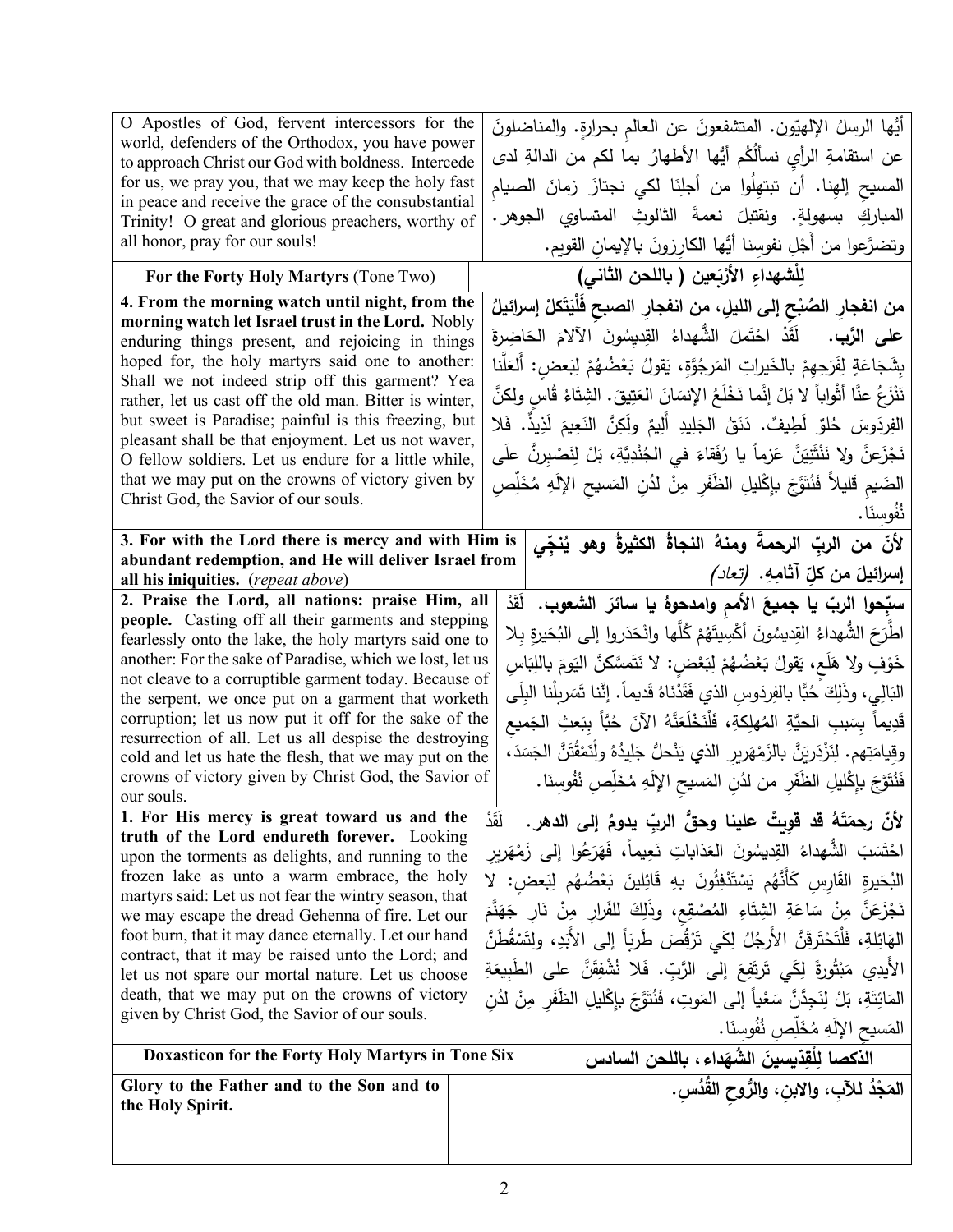| With songs and canticles, O ye faithful, let us                                                                                                                                                      |  | لِنَمْتَدِحنَّ يا مُؤمِنونَ بأَنْغَام الأَنَاشِيدِ الشُّهَداءَ الأَرْبَعينَ الظَّافِرينَ في الجِهَادِ                                                         |  |  |
|------------------------------------------------------------------------------------------------------------------------------------------------------------------------------------------------------|--|---------------------------------------------------------------------------------------------------------------------------------------------------------------|--|--|
| acclaim the prizewinning Forty Martyrs, and<br>let us cry unto them melodiously, saying:                                                                                                             |  | ولِنَهْتِفَنَّ نَحْوهُم بِالتَّرانِيمِ قَائِلِينَ: السَلامُّ عَلَيْكُم يا مُجَاهِدي المَسيحِ الظَفَرة                                                         |  |  |
| Rejoice, O prizewinners of Christ, Hesychius,                                                                                                                                                        |  | يا إيسِيثِيوس، ومِليطَن، وإيراكِليوس، وإزْمَارغدُس، ودُمنُس، وأفْنويكوس،                                                                                      |  |  |
| Meliton, Heraclius, Smaragdus and Domnus,                                                                                                                                                            |  |                                                                                                                                                               |  |  |
| Eunocius, Valens and Vivianus, Claudius and                                                                                                                                                          |  | ووالِيس، وبِبيانُوس، وكَلاوديوس، وأبرسْكُس، السَلامُ عَلَيْكُم يا ثَاودوولُس،                                                                                 |  |  |
| Priscus. Rejoice, O Theodulus, Eutychius and                                                                                                                                                         |  | وأفتِيثِيوس، ويُوحَنا، واكْسَانْتِياس، وإيليَانُوس، وسيسِينِيوس، وكيربِون،                                                                                    |  |  |
| John, Xanthias, Helianus, Sisinius, Cyrion,<br>Angus, Aetius, and Flavius. Rejoice, O                                                                                                                |  | وأنجياس، وأياتِيوس، وأفْلابيوس، السَلامُ عَلَيْكُم يا أكَاكِيوس، وإكدِيكُس                                                                                    |  |  |
| Acacius, Ecdicius, Lysimachus, Alexander,                                                                                                                                                            |  | وليسِيمَاخُس، والِكْسَنْدرُس، وإيلياس، وغُرغُونِيوس، وثَاوفِيلَس،                                                                                             |  |  |
| Elias and Candidus, Theophilus, Dometian,                                                                                                                                                            |  |                                                                                                                                                               |  |  |
| and divine Gaius and Gorgonius. Rejoice, O                                                                                                                                                           |  | ودوميتِيانُوس، وغَايوس الإِلَهِي، وغُرغُونيوس، السَلامُ عَليْكُم يا                                                                                           |  |  |
| Eutyches and Athanasius, Cyril and Sacerdon,                                                                                                                                                         |  | إفتِيثِيوس، وأثناسِيوس، وكيرلِّس، وسَاكردون ونيڤُولاوس، ووالِيريانُوس،                                                                                        |  |  |
| Nicholas and Valerius, Philoctemon, Severian,<br>Chudion, and Aglaius. Since ye have boldness                                                                                                        |  | وفِيلوكتيمُن، وسفيريانُوس، وخودُن، وأغَلائِيوس. فَبِمَا لَكُم عِنْدَ المَسيح                                                                                  |  |  |
| with Christ our God, O all-celebrated Martyrs,                                                                                                                                                       |  | إِلَهِنَا من الدَّالَةِ أَيُّها الشُّهداءُ السَعِيدو الذِكْرِ ، لا تَنْفَكُوا مُتَشَفِّعِينَ إِلَيهِ في                                                       |  |  |
| fervently intercede with Him that those who                                                                                                                                                          |  |                                                                                                                                                               |  |  |
| keep your all-venerable memory with faith                                                                                                                                                            |  | خَلاصِ الَّذينَ يَحْتَفِلونَ عنْ إيمَانِ بِتَذْكارِكُمُ الفَائِقِ الوقَارِ .                                                                                  |  |  |
| may be saved.                                                                                                                                                                                        |  |                                                                                                                                                               |  |  |
| Theotokion from the Menaion in Tone Six                                                                                                                                                              |  | والِدِيَّة باللحن السادس                                                                                                                                      |  |  |
| Both now and ever, and unto ages of ages. Amen. O                                                                                                                                                    |  | الآنَ وكُلَّ أُولِن والِّي دَهْرِ الداهرِينِ. آمينِ. ۖ لَقَدْ اسْتَحقَقْتِ مَواهِبَ                                                                           |  |  |
| only Virgin Mother of God, * thou wast vouchsafed the<br>عَظِيمَةً أَيَّتُها العَذراءُ النَقِيَّةُ، يا مَنْ هي وحْدَها أمُّ اللهِ، فإنَّكِ<br>greatest of gifts; * for, O pure Maid, * to One of the |  |                                                                                                                                                               |  |  |
| Trinity, * Christ God, the Life-bestower, * thou bodily                                                                                                                                              |  |                                                                                                                                                               |  |  |
| didst give birth * for the salvation of our lowly souls.                                                                                                                                             |  | ولَدْتِ المَسيحَ أَحَدَ أَقَانِيمِ الثَّالُوثِ مُتَجَسِّداً لِخَلاصِ نُفُوسِنا.                                                                               |  |  |
|                                                                                                                                                                                                      |  | Old Testament Readings -- See page 21 in the bilingual service book                                                                                           |  |  |
|                                                                                                                                                                                                      |  |                                                                                                                                                               |  |  |
| Priest or Deacon: Let us be attentive!                                                                                                                                                               |  | بروكيمنن باللحن الخامس من المزمور الحادي عشر.                                                                                                                 |  |  |
| Priest: Peace be to all!                                                                                                                                                                             |  | أنت ياربٌ تحفظَنا وتسترَنا                                                                                                                                    |  |  |
| <b>Priest or Deacon: Wisdom!</b>                                                                                                                                                                     |  | خلِّصْني باربٌ فإنَّ البارَ قد فني                                                                                                                            |  |  |
| <b>Reader:</b> Thou, O Lord, shalt keep us and preserve us from this                                                                                                                                 |  |                                                                                                                                                               |  |  |
| generation forevermore. (Ps 11/12:7) Save me, O Lord, for a<br>righteous man there is no more. ( $Ps$ 11/12:1)                                                                                       |  | الكاهن: ألحكمة<br>قراءةٌ من سفر التكوين (2:3–1:24)                                                                                                            |  |  |
| Priest: Wisdom!                                                                                                                                                                                      |  |                                                                                                                                                               |  |  |
|                                                                                                                                                                                                      |  | الكاهن: لنصغ                                                                                                                                                  |  |  |
| <b>Reader:</b> The Reading is from Genesis (1:24-2:3).                                                                                                                                               |  | وَقَالَ اللَّهُ: «لِتُخْرِجِ الأَرْضُ ذَوَاتِ أَنْفُسِ حَيَّةٍ كَجِنْسِهَا:                                                                                   |  |  |
| Priest: Let us attend!                                                                                                                                                                               |  | بَهَائِمَ وَدَبَّابَاتٍ وَوُحُوشَ أَرْضِ كَأَجْنَاسِهَا». وَكَانَ كَذَلِكَ.                                                                                   |  |  |
| <b>Reader:</b> And God said, 'Let the earth bring forth living                                                                                                                                       |  | فَعَمِلَ اللَّهُ وُحُوشَ الأَرْضِ كَأَجْنَاسِهَا وَالْبَهَائِمَ كَأَجْنَاسِهَا                                                                                |  |  |
| creatures of every kind: cattle and creeping things and wild<br>animals of the earth of every kind.' And it was so. God made                                                                         |  | وَجَمِيعَ دَبَّابَاتِ الأَرْضِ كَأَجْنَاسِهَا. وَزَأَى اللهُ ذَلِكَ أَنَّهُ                                                                                   |  |  |
| the wild animals of the earth of every kind, and the cattle of                                                                                                                                       |  |                                                                                                                                                               |  |  |
| every kind, and everything that creeps upon the ground of every                                                                                                                                      |  | حَسَنٌ. وَقَالَ اللهُ: «نَعْمَلُ الإِنْسَانَ عَلَى صُورَتِنَا كَشَبَهنَا                                                                                      |  |  |
| kind. And God saw that it was good. Then God said, 'Let us                                                                                                                                           |  | فَيَتَسَلَّطُونَ عَلَى سَمَكِ الْبَحْرِ وَعَلَى طَيْرِ السَّمَاءِ وَعَلَى                                                                                     |  |  |
| make man in our image, according to our likeness; and let them                                                                                                                                       |  | الْبَهَائِمِ وَعَلَى كُلِّ الأَرْضِ وَعَلَى جَمِيعِ الدَّبَّابَاتِ الَّتِي                                                                                    |  |  |
| have dominion over the fish of the sea, and over the birds of the<br>air, and over the cattle, and over all the wild animals of the                                                                  |  | تَدِبُّ عَلَى الأَرْض». فَخَلَقَ اللهُ الإِنْسَانَ عَلَى صُورَتِهِ.                                                                                           |  |  |
| earth, and over every creeping thing that creeps upon the earth.'                                                                                                                                    |  | عَلَى صُورَةِ اللهِ خَلَقَهُ. ذَكَراً وَأُنْثَى خَلَقَهُمْ. وَبَارَكَهُمُ اللهُ                                                                               |  |  |
| So God created man in his image, in the image of God he                                                                                                                                              |  |                                                                                                                                                               |  |  |
| created him; male and female he created them. God blessed                                                                                                                                            |  | وَقَالَ لَهُمْ: «أَثْمِرُوا وَاكْثُرُوا وَامْلأُوا الأَرْضَ وَأَخْضِعُوهَا                                                                                    |  |  |
| them, and God said to them, 'Be fruitful and multiply, and fill<br>the earth and subdue it; and have dominion over the fish of the                                                                   |  | وَتَسَلَّطُوا عَلَى سَمَكِ الْبَحْرِ وَعَلَى طَيْرِ السَّمَاءِ وَعَلَى كُلِّ<br>حَيَوَانِ يَدِبُّ عَلَى الأَرْضِ». وَقَالَ اللهُ: «إِنِّى قَدْ أَعْطَيْتُكُمْ |  |  |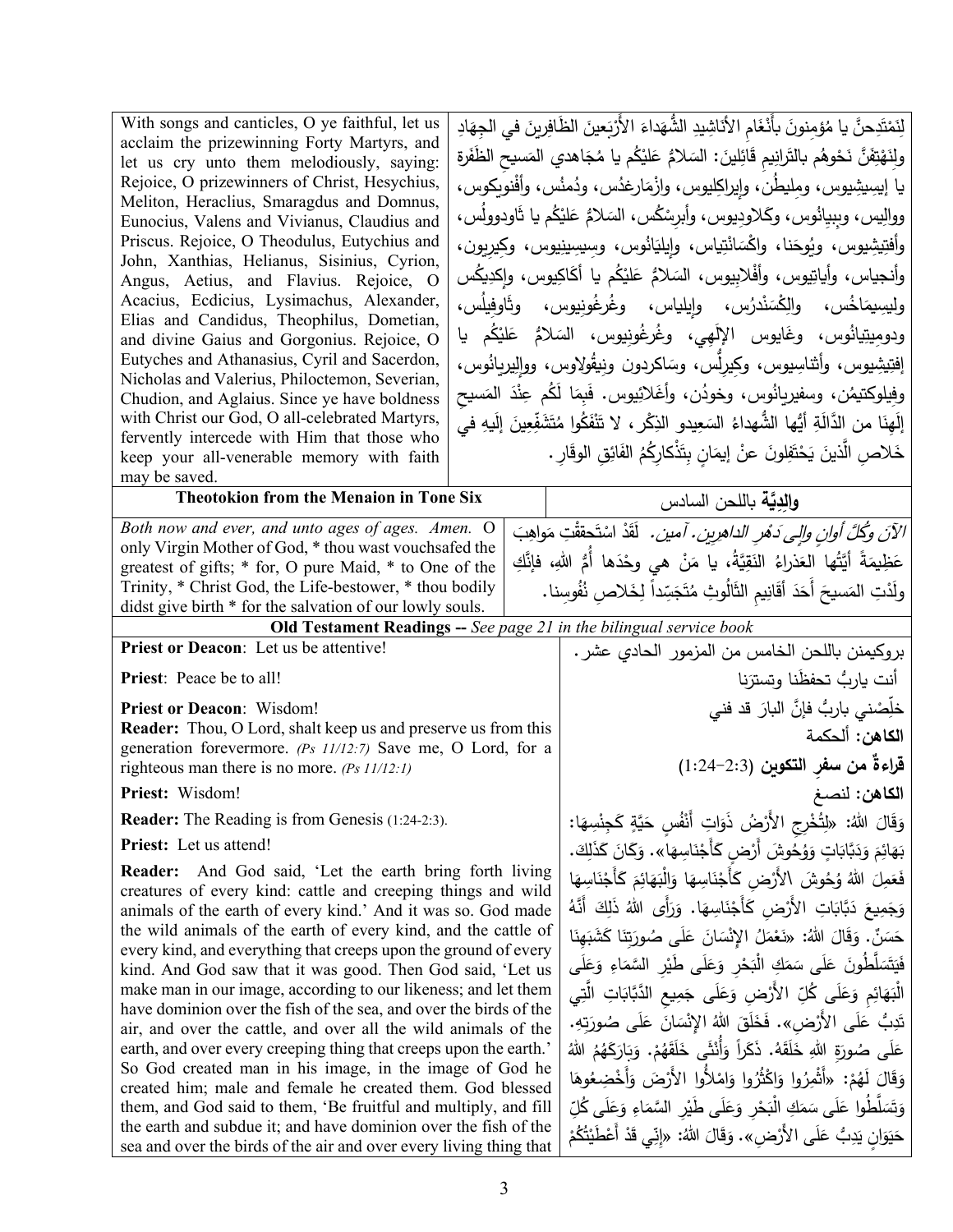كُلَّ بَقْلٍ يُبْزِرُ بِزْراً عَلَى وَجْهِ كُلِّ الأَرْضِ وَكُلَّ شَجَرٍ فِيهِ<br>ِ **:** َ **ٔ** ٔ. ثَمَرُ شَجَرٍ يُبْزِرُ بِزْراً لَكُمْ يَكُونُ طَعَاماً. وَلِكُلِّ حَيَوَانِ َ َ ْ **:** الأَرْضِ وَكُلِّ طَيْرِ السَّمَاءِ وَكُلِّ دَبَّابَةٍ عَلَى الأَرْضِ فِيهَا<br>مُسْتَخَلِّفَ الشَّمَاءِ وَكُلِّ دَبَّابَةٍ <u>ٔ</u> َ نَفْسٌ حَيَّةٌ أَعْطَيْتُ كُلَّ عُشْبٍ أَخْضَرَ طَعَاماً». وَكَانَ<br>يَفْسُ حَيَّةٌ أَعْطَيْتُ كُلَّ عُشْبٍ أَخْضَرَت َ .<br>-َان �َ .ً و ّا ٌ ِ جد َ ن َس َ ح ُو ِإَذا ه ُ ف َه ِل َم َا ع ُ َّل م � ُ أَى الله َر .َ و ِك َ َذل ك َ َ مَسَاءٌ ۚ وَكَانَ صَبَاحٌ يَوْماً سَادِساً. فَأُكْمِلَتِ السَّمَاوَاتُ<br>أَحْسَاءٌ وَالَ وَالأَرْضُ وَكُلُّ جُنْدِهَا. وَبَارَكَ اللهُ الْيَوْمَ السَّابِعَ وَقَدَّسَهُ<br>وَمَسَرِّد َ َ َ .ً ِقا َال ُ خ َ الله ِل َم ِي ع َّذ ِ ال ِه ل َم ِ ِ�ع ع َم ْ ج ِن َ م َاح َر ْ ت ِ اس ِ�ه ُ ف لأََّنه ً<br>ً  $\overline{\phantom{a}}$ هَذِهِ مَبَادِئُ السَّمَاوَاتِ وَالأَرْضِ حِينَ خُلِقَتْ يَوْمَ عَ*مِلَ*<br>معذ معاذ في السَّمَاوَاتِ وَالأَرْضِ حِينَ خُلِقَتْ يَوْمَ عَم*ِل*َ ً<br>ً الرَّبُّ الإِلَهُ الأَرْضَ وَالسَّمَاوَاتِ<br>' moves upon the earth.' God said, 'See, I have given you every plant yielding seed that is upon the face of all the earth, and every tree with seed in its fruit; you shall have them for food. And to every beast of the earth, and to every bird of the air, and to everything that creeps on the earth, everything that has the breath of life, I have given every green plant for food.' And it was so. God saw everything that he had made, and indeed, it was very good. And there was evening and there was morning, the sixth day. Thus the heavens and the earth were finished, and all their multitude. And on the seventh day God finished the work that he had done, and he rested on the seventh day from all the work that he had done. So God blessed the seventh day and hallowed it, because on it God rested from all the work that he had done in creation. .<br>بروكيمنن باللحن السادس من المزمور الثاني عشر أنظُرْ واِستجِبْ لي أيُّها الربُّ إلهي إلى متى ياربُ تنساني إلى الإنقضاء؟ أومر (كِلِفْسُنْ) ا**لكاهن:** نور المسيح مضييءٌ للجميع<br>. **قراءة من سفر الأمثال** (2:1-22) **الكاهن:** لنصغ يا بُني إِنْ قَبِلْتَ كَلاَمِي وَحفظتَ وَصَايَايَ عِنْدَكَ حَتَّى<br>وَمَسْئُمْوا مِنْ أَنْسَاءَ مِنْ الْمُسْتَةِبِينَ مِنْ الْمُسْتَةِبِينَ مِنْدَكَ حَتَّى َ تُمِيلَ أُذْنَكَ إِلَى الْحِكْمَةِ وَتُعَطِّفَ قَلْبَكَ عَلَى الْفَهْمِ. إِنْ َ دَعَوْتَ الْمَعْرِفَةَ وَرَفَعْتَ صَوْتَكَ إِلَى الْفَهْمِ إِنْ طَلَبْتَهَا<br>معْدِينِ ْ ْ َ ْ ِ ّ َ َة َّ الرب َاف َخ ُ م َم ْه َف ٍ ت ِذ ئ َ ِحین ُ ِوز ف ُن َ ْالك َا � ْه ن ْ َت ع ث َح � ِ و ِ َّضة َ ْالف ك َ َ َ َ وَتَجِدُ مَعْرِفَةَ اللَّهِ. لأَنَّ الرَّبَّ يُعْطِي حِكْمَةً. مِنْ فَمِهِ<br>\* ْ ْ َ .<br>ا الْمَعْرِفَةُ وَالْفَهْمُ. يَذْخَرُ مَعُونَةً لِلْمُسْتَقِيمِينَ. هُوَ مِجَنٌّ ْ لِسَّالِكِينَ بِالْكَمَالِ لِنَصْرِ مَسَالِكِ الْحَقِّ وَحِفْظِ طَرِيقِ<br>أَم َ أَتْقِيَائِهِ. حِينَئِذٍ تَفْهَمُ الْعَدْلَ وَالْحَقَّ وَالِإِسْتِقَامَةَ: كُلَّ سَبِيلٍ<br>أَتَّقِيَائِهِ. حِينَئِذٍ تَفْهَمُ الْعَدْلَ وَالْحَقَّ وَالإِسْتِقَامَةَ: كُلَّ سَبِيلٍ ً<br>، ا<br>ا صَالِحِ. إِذَا دَخَلَتِ الْحِكْمَةُ قَلْبَكَ وَلَذَّتِ الْمَعْرِفَةُ لِنَفْسِكَ<br>يهْ وَجَمَعَهُ َ َ ْ َ طِر ِ �ق ِن َ م ِك َاذ ْق َ ِ لإن ُك ُ ر ْص ن َ ُ ی ْم َه َ ْالف َ و َ ُظك ْف َح � ُ ْل ق َ َ ْالع ف الشِّرِّيرِ وَمِنَ الإِنْسَانِ الْمُتَكَلِّمِ بِالأَكَاذِيبِ التَّارِكِينَ سُبُلَ<br>. الِاِسْتِقَامَةِ لِلسُّلُوكِ فِي مَسَالِكِ الظُّلْمَةِ الْفَرِحِينَ بِفَعْلِ<br>. السُّوءِ ۖ الْمُبْتَهِجِينَ بِأَكَاذِيبِ الشَّرِّ ۖ الَّذِينَ طُرُقُهُمْ مُعَوَّجَةٌ<br>. .<br>. وَهُمْ مُلْتَوُونَ فِي سُبُلِهِمْ. لإِنْقَاذِكَ مِنَ الْمَرْأَةِ الأَجْنَبِيَّةِ مِنَ .<br>. نْتَطِّقَةِ بِكَلاَمِهَا التَّارِكَةِ أَلِيفَ صِبَاهَ الْغَرِيبَةِ الْمُتَمَلِّقَةِ بِكَلاَمِهَا التَّارِكَةِ أَلِيفَ صِبَاهَا وَالنَّاسِيَةِ عَهْدَ إِلَهِهَا. لأَنَّ بَيْتَهَا يَسُوخُ إِلَى الْمَوْتِ وَسُبُلُهَا إِلَى<br>مَعْدَ إِلَيْهِا. ؛<br>' **ٔ** \'لأَخِيلَةِ. كُلُّ مَنْ دَخَلَ إِلَيْهَا لاَ يَرْجِعُ وَلاَ يَبْلُغُونَ سُبُلَ<br>. **ٔ** .<br>ا حياهِ. حتى نسلك فِي طَرِيقِ الصَّانِحِينِ وتَحفظ سَبَن<br>مَسَيَّةٍ مِنْ الْمَسْرِينِ ُل ب َ َظ س ْف َح ت َ و ِ ِحین ِ َ ي طِر ِ �ق َّ الصال َ ف ُك ْ ل َس َّى ت ت .ِ ح َاة � ْالح الصِّدِّيقِينَ. لأَنَّ الْمُسْتَقِيمِينَ يَسْكُنُونَ الأَرْضَ وَالْكَامِلِينَ<br>. يَبْقُونَ فِيهَا. أَمَّا الأَشْرَارُ فَيَنْقَرِضُونَ مِنَ الأَرْض*ِ*<br>. <u>ٔ</u> وَالْغَادِرُونَ يُسْتَأْصَلُونَ مِنْهَا. **Deacon:** Let us attend! **Reader:** Look upon me; hear me, O Lord my God. *(Ps 12/13:3)* How long, O Lord, wilt Thou utterly forget me? How long will Thou turn Thy face away from me? *(Ps 12/13:1)* **Deacon:** Command! **Priest**: Wisdom! Let us attend! The Light of Christ illumines all! **Deacon:** Wisdom! **Reader:** The Reading is from the Proverbs of Solomon (2:1-22) **Deacon:** Let us attend! **Reader:** My son, if you accept my words and treasure up my commandments within you, making your ear attentive to wisdom and inclining your heart to understanding; if you indeed cry out for insight, and raise your voice for understanding; if you seek it like silver, and search for it as for hidden treasures—then you will understand the fear of the LORD and find the knowledge of God. For the LORD gives wisdom; from his mouth come knowledge and understanding; he stores up sound wisdom for the upright; he is a shield to those who walk blamelessly, guarding the paths of justice and preserving the way of his faithful ones. Then you will understand righteousness and justice and equity, every good path; for wisdom will come into your heart, and knowledge will be pleasant to your soul; prudence will watch over you; and understanding will guard you. It will save you from the ways of evil men, from those who speak perversely, who forsake the paths of uprightness to walk in the ways of darkness, who rejoice in doing evil and delight in the perverseness of evil; those whose paths are crooked, and who are devious in their ways. It will save you from the loose woman, from the adulteress with her smooth words, who forsakes the partner of her youth and forgets her sacred covenant; for her way leads down to death, and her paths to the shades; those who go to her never come back, nor do they regain the paths of life. Therefore walk in the way of the good, and keep to the paths of the just. For the upright will abide in the land, and the innocent will remain in it; but the wicked will be cut off from the land, and the treacherous will be rooted out of it.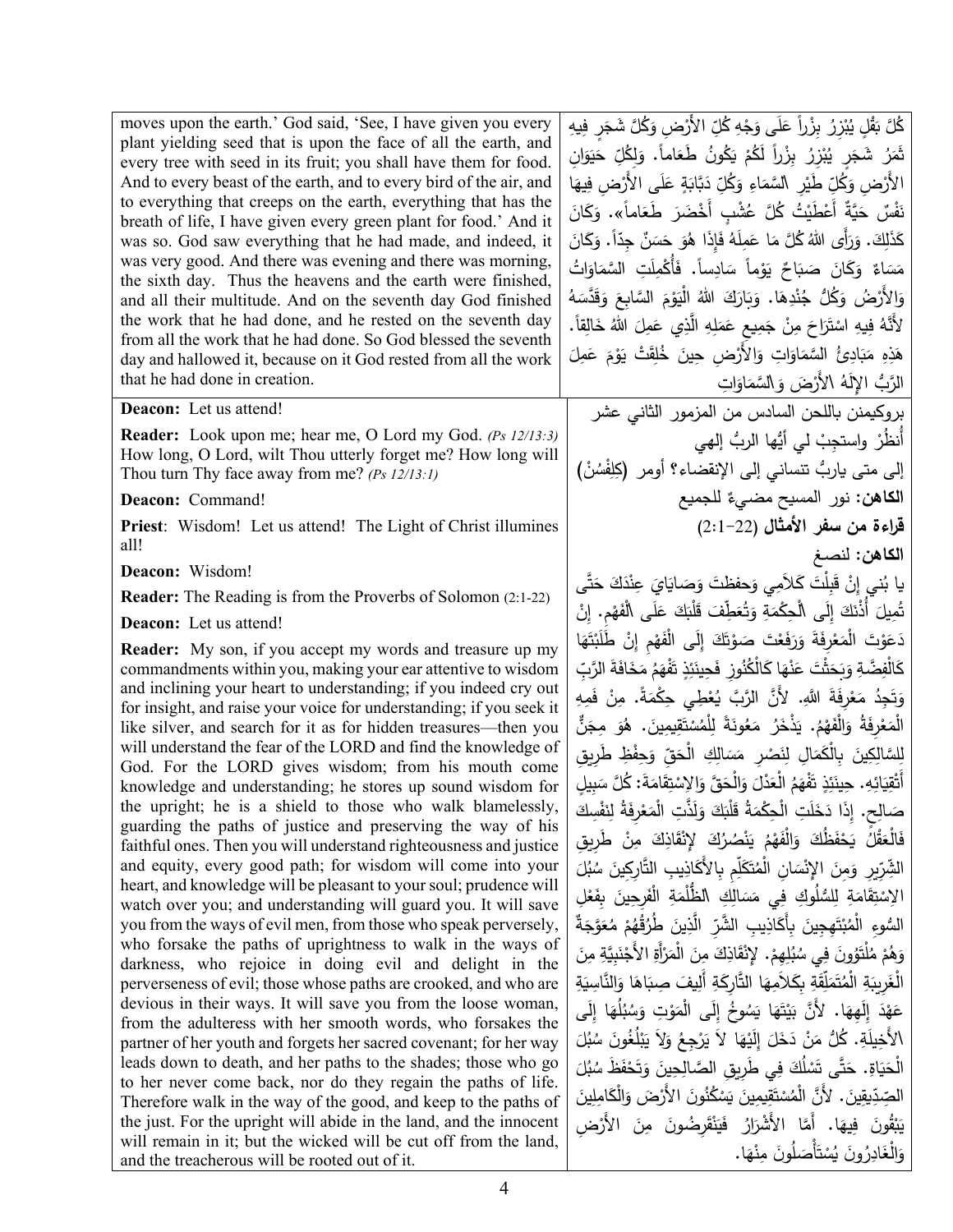• *The priest then leads the singing of "Let My Prayer Arise," followed by the reciting of the Prayer of St. Ephraim the Syrian. Then, we read the Epistle and Gospel lections for the Forty Holy Martyrs. The Compline Gospel can be read at Great Compline with the third quarter of the Great Canon by St. Andrew of Crete later this evening if your parish wishes to offer that service.*

| THE EPISTLE for the Forty Holy Martyrs                                                                                                                                                                                                                                                                                                                                                                                                                                                                                                                                                                                                                                                                                                                                                                                                                                                                                                                                                                                                                                                                                                                                                                                                                                                                                                                                                                                                                                                                                                     |  |                                                                                                                                                                                                                                                                                                                                                                                                                                                                                                                                                                                                                                                                                                                                                                                                                                                                                                                                                                                                                                                                                                                                                                                                                                                                                                                                                                                                                                                                                                                                                                                                                                                                                                                                                                    |
|--------------------------------------------------------------------------------------------------------------------------------------------------------------------------------------------------------------------------------------------------------------------------------------------------------------------------------------------------------------------------------------------------------------------------------------------------------------------------------------------------------------------------------------------------------------------------------------------------------------------------------------------------------------------------------------------------------------------------------------------------------------------------------------------------------------------------------------------------------------------------------------------------------------------------------------------------------------------------------------------------------------------------------------------------------------------------------------------------------------------------------------------------------------------------------------------------------------------------------------------------------------------------------------------------------------------------------------------------------------------------------------------------------------------------------------------------------------------------------------------------------------------------------------------|--|--------------------------------------------------------------------------------------------------------------------------------------------------------------------------------------------------------------------------------------------------------------------------------------------------------------------------------------------------------------------------------------------------------------------------------------------------------------------------------------------------------------------------------------------------------------------------------------------------------------------------------------------------------------------------------------------------------------------------------------------------------------------------------------------------------------------------------------------------------------------------------------------------------------------------------------------------------------------------------------------------------------------------------------------------------------------------------------------------------------------------------------------------------------------------------------------------------------------------------------------------------------------------------------------------------------------------------------------------------------------------------------------------------------------------------------------------------------------------------------------------------------------------------------------------------------------------------------------------------------------------------------------------------------------------------------------------------------------------------------------------------------------|
| Deacon: Let us attend!                                                                                                                                                                                                                                                                                                                                                                                                                                                                                                                                                                                                                                                                                                                                                                                                                                                                                                                                                                                                                                                                                                                                                                                                                                                                                                                                                                                                                                                                                                                     |  | الشماس: لِنُصْغ!                                                                                                                                                                                                                                                                                                                                                                                                                                                                                                                                                                                                                                                                                                                                                                                                                                                                                                                                                                                                                                                                                                                                                                                                                                                                                                                                                                                                                                                                                                                                                                                                                                                                                                                                                   |
| Reader: Thou, O Lord, will preserve us and keep us                                                                                                                                                                                                                                                                                                                                                                                                                                                                                                                                                                                                                                                                                                                                                                                                                                                                                                                                                                                                                                                                                                                                                                                                                                                                                                                                                                                                                                                                                         |  | القارئ: أَنتَ يا رَبُّ تَحفَظُنا وَتَسْتُرُنا مِنْ هَذا الجيل. خَلِّصني                                                                                                                                                                                                                                                                                                                                                                                                                                                                                                                                                                                                                                                                                                                                                                                                                                                                                                                                                                                                                                                                                                                                                                                                                                                                                                                                                                                                                                                                                                                                                                                                                                                                                            |
| from this generation. Save me, O Lord, for the godly<br>man hath disappeared.                                                                                                                                                                                                                                                                                                                                                                                                                                                                                                                                                                                                                                                                                                                                                                                                                                                                                                                                                                                                                                                                                                                                                                                                                                                                                                                                                                                                                                                              |  | يا رَبُّ، فَإِنَّ البارَّ قَد فَني.                                                                                                                                                                                                                                                                                                                                                                                                                                                                                                                                                                                                                                                                                                                                                                                                                                                                                                                                                                                                                                                                                                                                                                                                                                                                                                                                                                                                                                                                                                                                                                                                                                                                                                                                |
| Deacon: Wisdom!                                                                                                                                                                                                                                                                                                                                                                                                                                                                                                                                                                                                                                                                                                                                                                                                                                                                                                                                                                                                                                                                                                                                                                                                                                                                                                                                                                                                                                                                                                                            |  | الشماس: الحِكْمَة!                                                                                                                                                                                                                                                                                                                                                                                                                                                                                                                                                                                                                                                                                                                                                                                                                                                                                                                                                                                                                                                                                                                                                                                                                                                                                                                                                                                                                                                                                                                                                                                                                                                                                                                                                 |
| Reader: The reading from the Epistle of St. Paul to the<br>Hebrews. (12:1-10)                                                                                                                                                                                                                                                                                                                                                                                                                                                                                                                                                                                                                                                                                                                                                                                                                                                                                                                                                                                                                                                                                                                                                                                                                                                                                                                                                                                                                                                              |  | ا <b>لقارئ:</b> فَصْلٌ مِنْ رِسالَة القِدّيسِ بولُسَ الرَّسولِ إلى العِبْرانِيين.                                                                                                                                                                                                                                                                                                                                                                                                                                                                                                                                                                                                                                                                                                                                                                                                                                                                                                                                                                                                                                                                                                                                                                                                                                                                                                                                                                                                                                                                                                                                                                                                                                                                                  |
| Deacon: Let us attend!                                                                                                                                                                                                                                                                                                                                                                                                                                                                                                                                                                                                                                                                                                                                                                                                                                                                                                                                                                                                                                                                                                                                                                                                                                                                                                                                                                                                                                                                                                                     |  | الشماس: لِنُصْغ!                                                                                                                                                                                                                                                                                                                                                                                                                                                                                                                                                                                                                                                                                                                                                                                                                                                                                                                                                                                                                                                                                                                                                                                                                                                                                                                                                                                                                                                                                                                                                                                                                                                                                                                                                   |
| Reader: Brethren, since we are surrounded by so great<br>a cloud of witnesses, let us also lay aside every weight<br>and sin which clings so closely; and let us run with<br>perseverance the race that is set before us, looking to<br>Jesus: the Pioneer and Perfecter of our faith, Who for<br>the joy that was set before Him endured the cross,<br>despising the shame, and is seated at the right hand of<br>the throne of God. Consider Him Who endured from<br>sinners such hostility against Himself, so that you may<br>not grow weary or fainthearted. In your struggle<br>against sin you have not yet resisted to the point of<br>shedding your blood. And have you forgotten the<br>exhortation which addresses you as sons? "My son: do<br>not regard lightly the discipline of the Lord, nor lose<br>courage when you are punished by Him; for the Lord<br>disciplines him whom He loves, and chastises every<br>son whom He receives." It is for discipline that you<br>have to endure. God is treating you as sons; for what<br>son is there whom his father does not discipline? If you<br>are left without discipline, in which all have<br>participated, then you are illegitimate children and not<br>sons. Besides this, we have had earthly fathers to<br>discipline us and we respected them. Shall we not<br>much more be subject to the Father of spirits and live?<br>For they disciplined us for a short time at their pleasure,<br>but He disciplines us for our good, that we may share<br>in His holiness. |  | ا <b>لقارئ:</b> يا إخوَة، لِذلِكَ نَحْنُ أَيْضًا إذْ لَنَا سَحَابَةٌ مِنَ الشُّهُود<br>مِقْدَارُ ۖ هذِهِ مُحِيطَةٌ بِنَا، لِنَطْرَحْ كُلَّ ثِقْلٍ، وَالْخَطِيَّةَ الْمُحِيطَةَ بِنَا<br>بِسُهُولَةٍ، وَلْنُحَاضِرْ بِالصَّبْرِ فِى الْجِهَادِ الْمَوْضُوعِ أَمَامَنَا،<br>نَاظِرِينَ إِلَى رَئِيسِ الإِيمَانِ وَمُكَمِّلِهِ يَسُوعَ، الَّذِي مِنْ أَجْلِ<br>السُّرُورِ الْمَوْضُوعِ أَمَامَهُ، احْتَمَلَ الصَّلِيبَ مُسْتَهِينًا بِالْخِزْيِ،<br>فَجَلَسَ فِي يَمِينِ عَرْشٍ اللهِ. فَتَفَكَّرُوا فِي الَّذِي احْتَمَلَ مِنَ الْخُطَاةِ<br>مُقَاوَمَةً لِنَفْسِهِ مِثْلَ هذِهِ لِئَلاَّ تَكِلُّوا وَتَخُورُوا فِي نُفُوسِكُمْ. لَمْ<br>تُقَاوِمُوا بَعْدُ حَتَّى الدَّم مُجَاهِدِينَ ضِدَّ الْخَطِيَّةِ، وَقَدْ نَسِيتُمُ الْوَعْظَ<br>الَّذِي يُخَاطِبُكُمْ كَبَنِينَ :«يَا ابْنِي لاَ تَحْتَقِرْ  تَأْدِيبَ الرَّبِّ، وَلاَ تَخُرْ<br>إِذَا وَيَّخَكَ. لأَنَّ الَّذِي يُحِبُّهُ الرَّبُّ يُؤَدِّبُهُ، وَيَجْلِدُ كُلَّ ابْنِ يَقْبَلُهُ».<br>إِنْ كُنْتُمْ تَحْتَمِلُونَ التَّأْدِيبَ يُعَامِلُكُمُ اللهُ كَالْبَنِينَ. فَأَيُّ ابْنِ لاَ<br>يُؤَدِّبُهُ أَبُوهُ؟ وَلِكِنْ إِنْ كُنْتُمْ بِلاَ تَأْدِيبٍ، قَدْ صَارَ  الْجَمِيعُ شُرَكَاءَ<br>فِيهِ، فَأَنْتُمْ نُغُولٌ لاَ بَنُونَ. ثُمَّ قَدْ كَانَ لَنَا آبَاءُ أَجْسَادِنَا مُؤَدِّبِينَ،<br>وَكُنَّا نَهَابُهُمْ. أَفَلاَ نَخْضَعُ بِالأَوْلَى جِدًّا لأَبِي الأَرْوَاحِ، فَنَحْيَا؟<br>لأَنَّ أُولَئِكَ أَدَّبُونَا أَيَّامًا قَلِيلَةً حَسَبَ اسْتِحْسَانِهِمْ، وَأَمَّا هذَا فَلأَجْلِ<br>الْمَنْفَعَةِ، لِكَيْ نَشْتَرِكَ فِي قَدَاسَتِهِ. وَلكِنَّ كُلَّ تَأْدِيبٍ فِي الْحَاضِرِ<br>لاَ يُرَى أَنَّهُ لِلْفَرَحِ بَلْ لِلْحَزَنِ. وَأَمَّا أَخِيرًا فَيُعْطِي الَّذِينَ يَتَذَرَّبُونَ<br>بِهِ شَرَ بِرِّ لِلسَّلاَمِ. لِذلِكَ قَوِّمُوا الأَيَادِيَ الْمُسْتَرْخِيَةَ وَالرُّكَبَ<br>الْمُخَلَّعَةَ. |
| <b>Priest:</b> Peace be to thee that readest!<br>Choir: Alleluia, Alleluia, Alleluia.                                                                                                                                                                                                                                                                                                                                                                                                                                                                                                                                                                                                                                                                                                                                                                                                                                                                                                                                                                                                                                                                                                                                                                                                                                                                                                                                                                                                                                                      |  | الكاهِنْ: السَّلامُ لَكَ أَيُّها القارئ!                                                                                                                                                                                                                                                                                                                                                                                                                                                                                                                                                                                                                                                                                                                                                                                                                                                                                                                                                                                                                                                                                                                                                                                                                                                                                                                                                                                                                                                                                                                                                                                                                                                                                                                           |
|                                                                                                                                                                                                                                                                                                                                                                                                                                                                                                                                                                                                                                                                                                                                                                                                                                                                                                                                                                                                                                                                                                                                                                                                                                                                                                                                                                                                                                                                                                                                            |  | الْمَوْق: هَلِلُوبِيَا، هَلِلُوبِيَا، هَلِلُوبِيَا.                                                                                                                                                                                                                                                                                                                                                                                                                                                                                                                                                                                                                                                                                                                                                                                                                                                                                                                                                                                                                                                                                                                                                                                                                                                                                                                                                                                                                                                                                                                                                                                                                                                                                                                |
|                                                                                                                                                                                                                                                                                                                                                                                                                                                                                                                                                                                                                                                                                                                                                                                                                                                                                                                                                                                                                                                                                                                                                                                                                                                                                                                                                                                                                                                                                                                                            |  | THE GOSPEL for the Forty Holy Martyrs                                                                                                                                                                                                                                                                                                                                                                                                                                                                                                                                                                                                                                                                                                                                                                                                                                                                                                                                                                                                                                                                                                                                                                                                                                                                                                                                                                                                                                                                                                                                                                                                                                                                                                                              |
| Deacon: Wisdom! Let us attend! Let us<br>hear the Holy Gospel.                                                                                                                                                                                                                                                                                                                                                                                                                                                                                                                                                                                                                                                                                                                                                                                                                                                                                                                                                                                                                                                                                                                                                                                                                                                                                                                                                                                                                                                                             |  | ا <b>لشماس:</b> الحِكْمَةُ، فَلْنَسْتَقِمْ ولْنَسْمَعِ الإِنْجيلَ المُقَدَّس.                                                                                                                                                                                                                                                                                                                                                                                                                                                                                                                                                                                                                                                                                                                                                                                                                                                                                                                                                                                                                                                                                                                                                                                                                                                                                                                                                                                                                                                                                                                                                                                                                                                                                      |
| Priest: Peace be to all.                                                                                                                                                                                                                                                                                                                                                                                                                                                                                                                                                                                                                                                                                                                                                                                                                                                                                                                                                                                                                                                                                                                                                                                                                                                                                                                                                                                                                                                                                                                   |  | ا <b>لكاهن:</b> السَّلامُ لِجَميعِكُم.                                                                                                                                                                                                                                                                                                                                                                                                                                                                                                                                                                                                                                                                                                                                                                                                                                                                                                                                                                                                                                                                                                                                                                                                                                                                                                                                                                                                                                                                                                                                                                                                                                                                                                                             |
| <b>Choir:</b> And to thy spirit.                                                                                                                                                                                                                                                                                                                                                                                                                                                                                                                                                                                                                                                                                                                                                                                                                                                                                                                                                                                                                                                                                                                                                                                                                                                                                                                                                                                                                                                                                                           |  | العرتل: ولروجك.                                                                                                                                                                                                                                                                                                                                                                                                                                                                                                                                                                                                                                                                                                                                                                                                                                                                                                                                                                                                                                                                                                                                                                                                                                                                                                                                                                                                                                                                                                                                                                                                                                                                                                                                                    |
| Priest: The Reading from the Holy                                                                                                                                                                                                                                                                                                                                                                                                                                                                                                                                                                                                                                                                                                                                                                                                                                                                                                                                                                                                                                                                                                                                                                                                                                                                                                                                                                                                                                                                                                          |  |                                                                                                                                                                                                                                                                                                                                                                                                                                                                                                                                                                                                                                                                                                                                                                                                                                                                                                                                                                                                                                                                                                                                                                                                                                                                                                                                                                                                                                                                                                                                                                                                                                                                                                                                                                    |